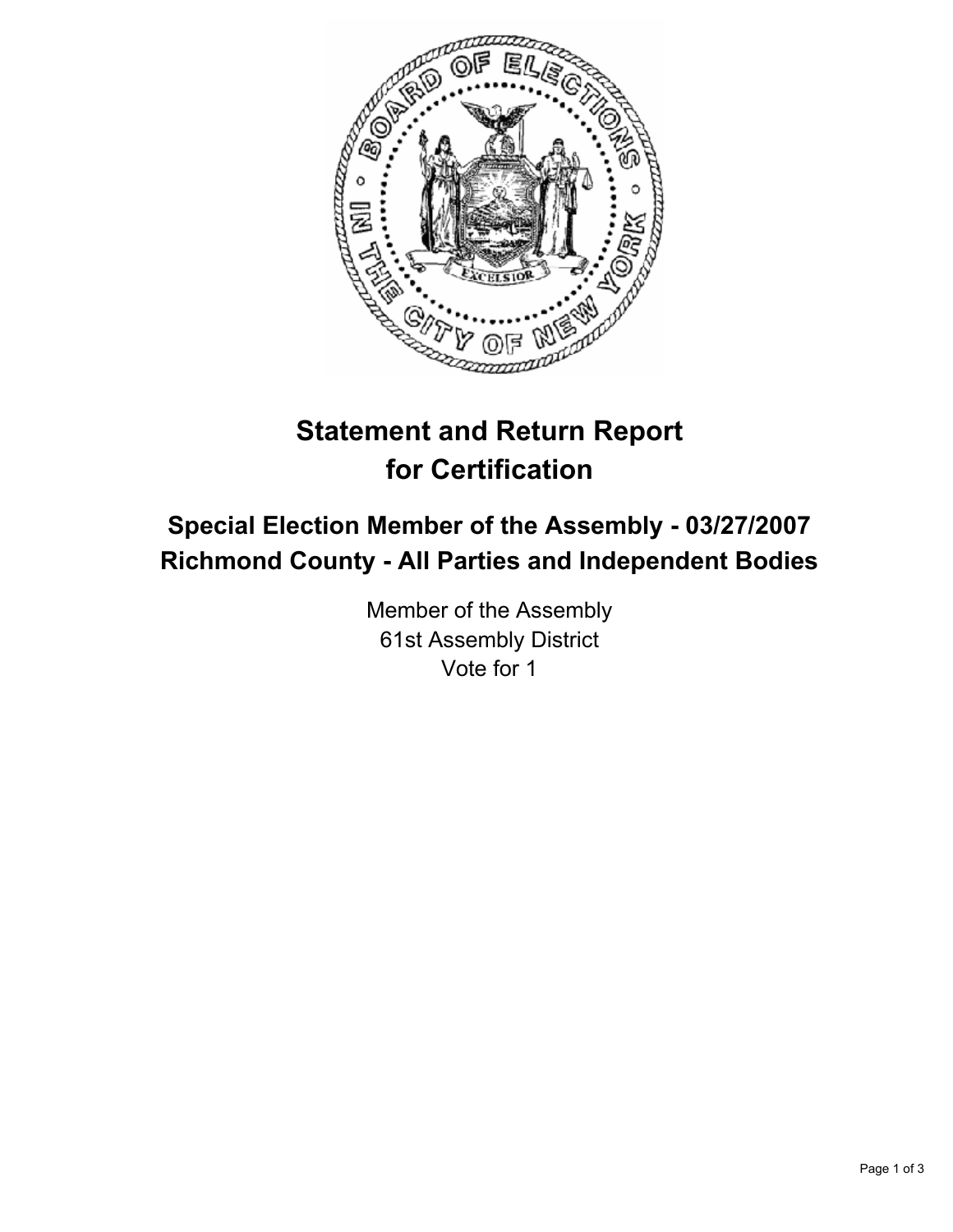

#### **Assembly District 61**

| PUBLIC COUNTER                    | 5,895 |
|-----------------------------------|-------|
| <b>EMERGENCY</b>                  | 52    |
| ABSENTEE/MILITARY                 | 253   |
| <b>AFFIDAVIT</b>                  | 25    |
| <b>Total Ballots</b>              | 6,225 |
| MATTHEW TITONE (DEMOCRATIC)       | 2,802 |
| ROSE MARGARELLA (REPUBLICAN)      | 1,460 |
| KELVIN ALEXANDER (INDEPENDENCE)   | 1,160 |
| ROSE MARGARELLA (CONSERVATIVE)    | 474   |
| MATTHEW TITONE (WORKING FAMILIES) | 286   |
| DANIEL LAVELLE (WRITE-IN)         | 2     |
| LOU TABACCO (WRITE-IN)            |       |
| MARIETTA CANNING (WRITE-IN)       | 9     |
| ROBERT W. OLIVARI, JR (WRITE-IN)  |       |
| <b>Total Votes</b>                | 6,195 |
| Unrecorded                        | 30    |